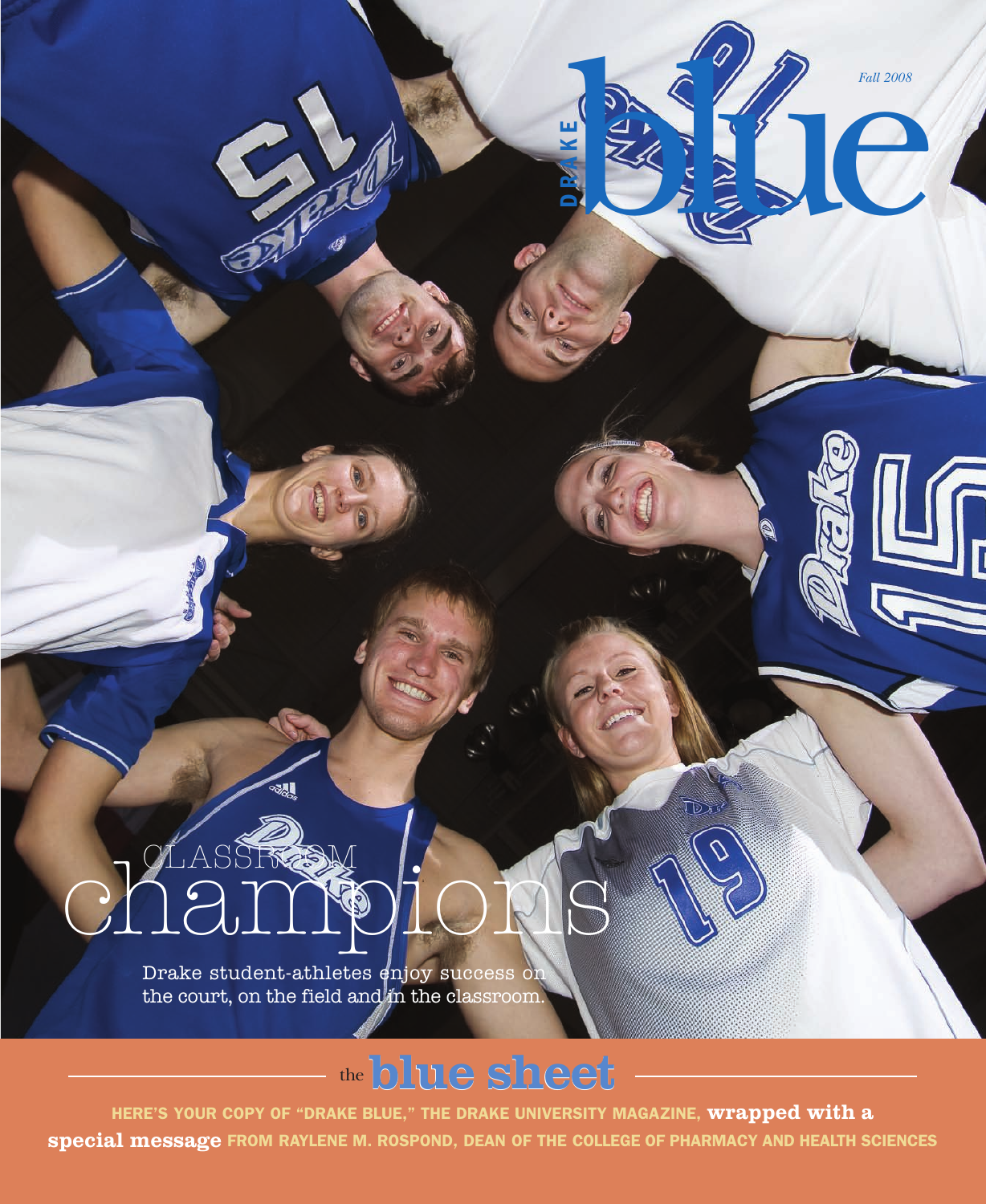### the**blue sheet**

### College of Pharmacy and Health Sciences Update

If you have attended a local, state or national pharmacy association meeting recently, there is one issue under discussion that would have been hard to miss. The American College of Clinical Pharmacy and the American Society of Health System Pharmacy have released position papers supporting mandatory residencies for all pharmacists who will be providing direct patient care.

In 2005, the AACP Board of Regents supported the work of the 2004 AACP Task Force on Residencies that stated "Formal, postgraduate residency training will become mandatory before one can enter practice." The ASHP House of Delegates approved the following resolution in June 2007, "To support the position that by the year 2020, the completion of an ASHP-accredited, postgraduate-year-one residency should be a requirement for all new college of pharmacy graduates who will be providing direct patient care."

In June 2008, David J. Warner, director of residency program development for ASHP spoke on this issue to the House of Delegates of the Iowa Pharmacy Association. Following his comments, Don Letendre, dean at the University of Iowa College of Pharmacy and I were provided an opportunity to respond and comment. A change such as this rivals the change from the BS to the PharmD as the entry-level degree and therefore mandates that I engage our alumni in this conversation.

### FUNDAMENTAL PREMISES SUPPORTING MANDATORY RESIDENCIES

The fundamental premises upon which ACCP and ASHP have built their position

> The Blue Sheet is published for alumni and friends of Drake University College of Pharmacy and Health Sciences

Raylene M. Rospond, dean raylene.rospond@drake.edu 515-271-1814

Alumni & Development staff: Emily Westergaard, major gifts officer emily.westergaard@drake.edu 515-271-4049

supporting mandatory residencies are true.

- The patients, their conditions, treatments and the health care system are becoming increasingly complex.
- Patient care experience beyond that received in the pharmacy curriculum adds depth and breadth to the pharmacist's ability to provide not only direct patient care but any level of service.
- Advanced patient care roles may require additional training and experience beyond that received in pharmacy school.
- The pharmacy curriculum does not graduate a mature practitioner.
- Residency training has advanced the practice of pharmacy.



review and changes included: reports of the Institute of Medicine, collaborative health care practice legislation providing expanded "direct patient care" role for pharmacists, new CAPE outcomes, Medicare Modernization Act, and the Vision of Pharmacy Practice 2015 provided by the Joint Commission of Pharmacy Practitioners. All of these environmental factors and needed competencies were included in the new standards for an entry-level practitioner. If the complexity of drug therapy in select practices is beyond this

level, that supports additional clinical training for those practicing in those environments. It does not support additional clinical training for all graduates.

#### SCOTTSDALE CONFERENCE – PHARMACY RESIDENCY TRAINING IN THE FUTURE

ASHP convened an invitation-only stakeholders' roundtable discussion in January 2005. The resulting consensus statements were published in the American Journal of Hospital Pharmacy. A premeeting survey of participants demonstrated that 80 percent agreed with the following statement:

### "Clinical maturity is not obtained after one year of residency training.

I cannot disagree with any of these statements, and I believe that would be true of most pharmacy professionals. However, when these premises are extended into arguments, and when they are examined in the context of conversation rather than in isolation, several inaccuracies as well as inconsistencies are revealed.

The most concerning assumption made by ACCP is that "Contemporary doctor of pharmacy curricula, although more clinically intense than previous 5-year professional baccalaureate degree programs, do not produce graduates with the ability levels necessary to manage complex drug therapy." If the new ACPE standards are reviewed, the environmental factors that prompted the

"Colleges provide an adequate knowledge base; however, residencies have become necessary to allow individuals to integrate their knowledge into practice."

It is important to note that this conference convened before the new ACPE accreditation standards of 2007 were approved. These standards require integration of the curriculum, 300 hours of introductory practice experiences and 1440 hours of advanced practice experiences. The rationale for these changes was to further integrate knowledge into practice and to provide students with direct patient care experiences early in the curriculum. In addition, when these new standards were under review, national pharmacy associations argued against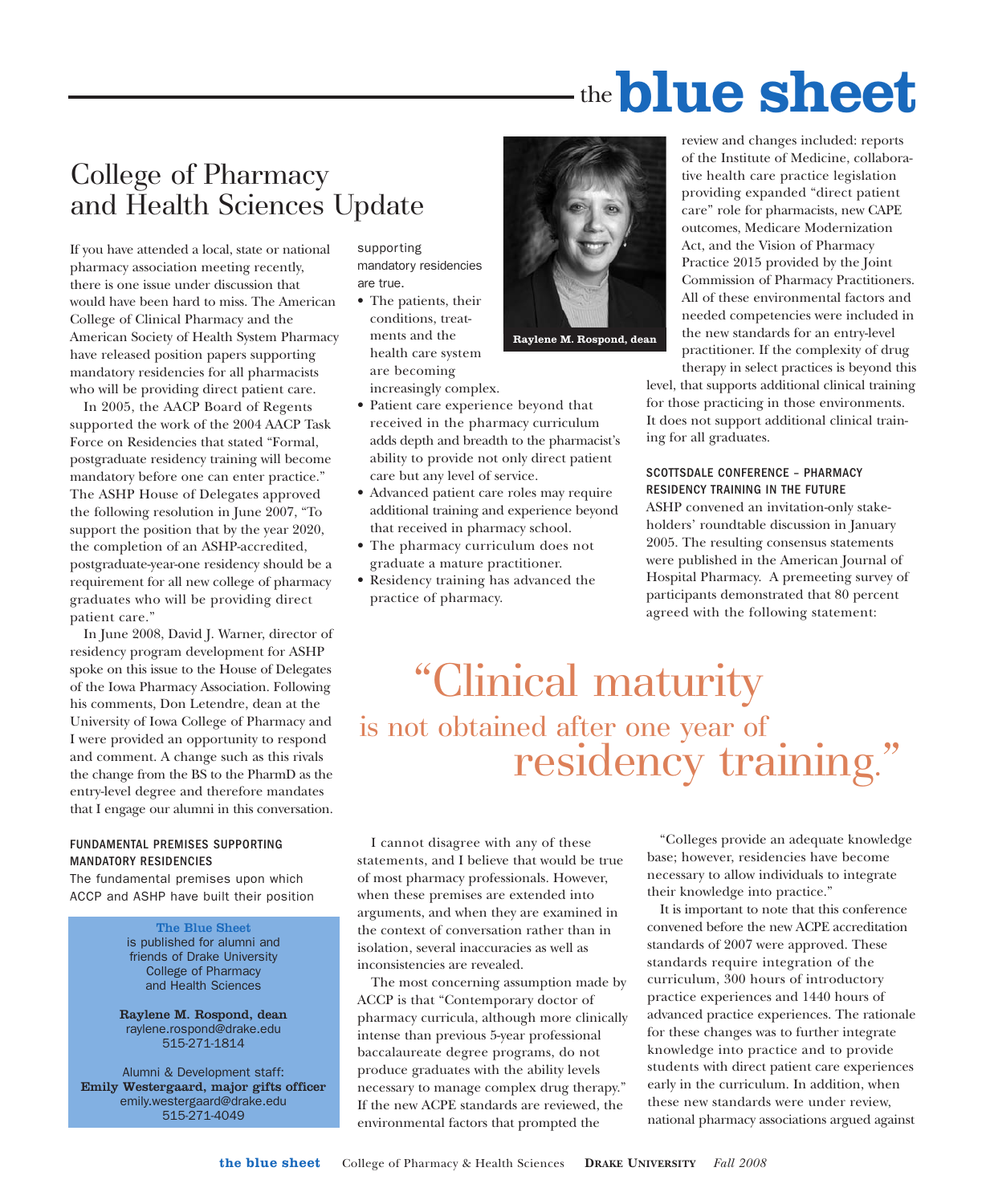the proposed new standards for introductory pharmacy practice experiences. This seems incongruent since one to two years prior, the same individuals indicated they thought pharmacy curricula were inadequate in producing graduates who could provide direct patient care.

Another statement from the conference was "Practitioners need clinical maturity that residency training fosters." Residency training is only one path to clinical maturity. Clinical maturity is not obtained after only one year of residency training or equivalent work experience. Clinical maturity is a goal we all hope to achieve by the end of our professional careers.

#### SUPPLY VS. DEMAND FOR RESIDENCIES

Do our graduates want residency training? ASHP data indicate that participants in the ASHP residency matching program have increased from 345 in 1990 to 2,092 in 2008. In March 2008, 1,769 positions were offered; 1,497 matched. An additional 344 accepted residencies post the match, resulting in 1,841 pharmacists entering accredited residencies (PGY1 or PGYs) in 2008.

The interest in residencies is supported by our own Drake graduates. Thirty-one of the 120, 2008 Doctor of Pharmacy graduates (26 percent) entered a post-graduate residency or fellowship this summer. However, demonstrated interest and/or the need to increase the number of residency positions or programs are not sound arguments for mandatory residencies. If these arguments were sound, colleges or schools of pharmacy would never deny a qualified candidate admission into the pharmacy program.

#### AN INTERNAL VS. EXTERNAL POINT OF REFERENCE

The issue under conversation is not whether residency training is a valued experience. The issue is whether residency training should be mandatory. I don't believe that arguments in support have the necessary substance for this transition even in 2020. More concerning is the amount of time and energy this conversation is requiring on the part of individuals, associations, and colleges and schools of pharmacy. This is an internal conversation and debate within the profession of pharmacy. Our profession is notorious for spending decades on such debates (BS vs. PharmD).

As a profession we are debating an educational requirement before clear roles for advanced patient care are available. Should the energies of the profession remain focused on this internal debate when there are so many critical issues external to the profession that require our complete attention, such as whether the AMA House can even consider a resolution to restrict other professions from using the title "doctor"; when we have legislators who don't even recognize our role in "direct patient care" when they discuss appropriate reimbursement for pharmacists; whether or not our profession continues to be an afterthought at any major health care forum; whether or not our profession is not even included in legislation to provide student loan forgiveness for practitioners focusing on rural and elder care; whether or not the general public recognizes the value of the pharmacist or the profession. Where should the profession's energies be directed?

#### GET INVOLVED AND HAVE YOUR VOICE HEARD

Support of mandatory residencies by individuals or professional associations may create a pathway to the future that we all envision for pharmacy. Scenario planning would support that alternative endpoints be considered. Is it possible that mandatory residencies may decrease interest in pursuing a pharmacy career? Is it possible that there is a breakpoint where automation, internationalization, declining demand, compensation adjustments, practice reimbursement deficiencies, and eight to nine years of costly education result in less and less interest and willingness to invest the time and money required to become a practicing pharmacist? The answer is unknown. What can you do? Get involved. Whatever your position, participate in professional meetings and debate. Be an active part in determining our profession's future.



2008 College of Pharmacy and Health Sciences Hooding Ceremony.